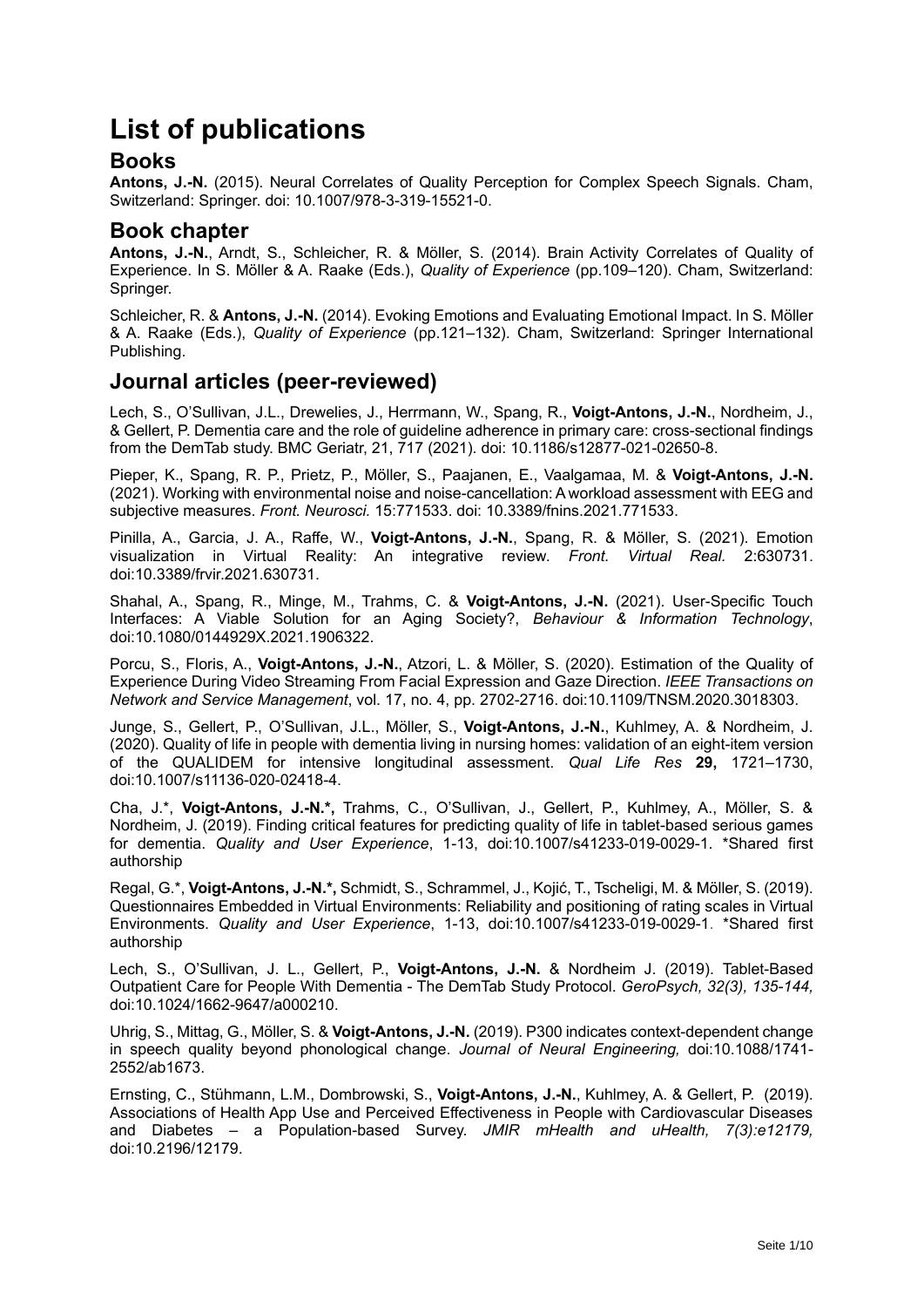Uhrig, S., Mittag, G., Möller, S. & **Voigt-Antons, J.-N.** (2019). Neural correlates of speech quality dimensions analyzed using electroencephalography (EEG). *Journal of Neural Engineering, 16(3),*  doi:10.1088/1741-2552/aaf122.

Núñez Castellar, E. P., **Antons, J.-N.**, Marinazzo, D. & Van Looy, J. (2019). Mapping attention during gameplay: assessment of behavioral and event-related potential (ERP) markers in an auditory Oddball task. *Psychophysiology,* e13347*,* doi:10.1111/psyp.13347.

O'Sullivan, J., Gellert, P., Hesse, H., Jordan, L.-M., Möller, S., **Voigt-Antons, J.-N.** & Nordheim J. (2018). Exploring Attitudes of Healthcare Professionals towards ICT-based Interventions for Nursing Home Residents with Dementia: A Mixed-Methods Approach. *Contemporary Nurse*, 54(1), 13-25, doi:10.1080/10376178.2017.1421087.

Uhrig, S., Arndt, S., Möller, S. & **Voigt-Antons, J.-N.** (2017). Perceptual references for independent dimensions of speech quality as measured by electroencephalography. *Quality and User Experience,* 2(1), 1-10, doi:10.1007/s41233-017-0011-8.

Radun, J., Nuutinen, M., **Antons, J.-N.** & Arndt, S. (2017). Did you notice it? – How can we predict the subjective detection of video quality changes from eye movements? *Journal of Selected Topics in Signal Processing*, 11, 37-47, doi:10.1109/JSTSP.2016.2607696.

Engelke, U., Darcy, D. P., Mulliken, G. H., Bosse, S., Martini, M.G. Arndt, S., **Antons, J.-N.**, Chan, K. Y., Ramzan, N. & Brunnström, K. (2017). Psychophysiology-based QoE Assessment: A Survey. *Journal of Selected Topics in Signal Processing, 11, 6-21*, doi:10.1109/JSTSP.2016.2609843.

Arndt, S., **Antons, J.-N.**, Schleicher, R., & Möller, S. (2016). Using Electroencephalography to Analyze Sleepiness due to Low-quality Audiovisual Stimuli. *Signal Processing: Image Communication*, 42, 120- 129, doi:10.1016/j.image.2016.01.011.

Köster, F., Möller, S., **Antons, J.-N.**, Arndt, S., Guse, D. & Weiss, B. (2014). Methods for Assessing the Quality of Transmitted Speech and of Speech Communication Services. *Acoustics Australia*, 42, 179– 184.

Arndt, S., **Antons, J.-N.**, Schleicher, R., Möller, S. & Curio, G. (2014). Using Electroencephalography to Measure Perceived Video Quality. *Journal of Selected Topics in Signal Processing*, 8, 366–376, doi:10.1109/JSTSP.2014.2313026.

Porbadnigk, A. K., Treder, M., Blankertz, B., **Antons, J.-N.**, Schleicher, R., Möller, S., Curio, G. & Müller, K.-R. (2013). Single-trial analysis of the neural correlates of speech quality perception. *J. Neural Eng.*, 10, 1–20, doi:10.1088/1741-2560/10/5/056003.

**Antons, J.-N.**, Schleicher, R., Arndt, S., Möller, S., Porbadnigk, A. K. & Curio, G. (2012). Analyzing Speech Quality Perception using Electro-Encephalography. *Journal of Selected Topics in Signal Processing*, 6, 721–731, doi:10.1109/JSTSP.2012.2191936.

#### **Conference articles (peer-reviewed)**

**Voigt-Antons, J.-N.**, Spang, R., Kojić, T., Meier, L., Vergari, M. & Möller, S. (2021, March). Don't Worry be Happy - Using virtual environments to induce emotional states measured by subjective scales and heart rate parameters. Paper presented at the *2020 IEEE Conference on Virtual Reality and 3D User Interfaces (VR)*, Lisbon, Portugal, doi:10.1109/VR50410.2021.00094.

Vergari, M., Kojić, T., Vona, F., Garzotto, F., Möller, S. & **Voigt-Antons, J.-N.** (2021, March). Influence of Interactivity and Social Environments on User Experience and Social Acceptability in Virtual Reality. Paper presented at the *2020 IEEE Conference on Virtual Reality and 3D User Interfaces (VR)*, Lisbon, Portugal, doi:10.1109/VR50410.2021.00096. **IEEE VR 2021 - Conference Paper Honorable Mention**

Kojić, T., Ashipala, S., Möller, S. & **Voigt-Antons, J.-N.** (2020, December). Exploring Visualisation for Financial Statements in Virtual Reality. Paper presented at the 2020 IEEE International Conference on Artificial Intelligence and Virtual Reality (AIVR), Utrecht, Netherlands. doi:10.1109/AIVR50618.2020.00018.

**Voigt-Antons, J.-N.,** Lehtonen, E., Palacios, A. & Ali, D. (2020, May). Comparing emotional states induced by 360 videos via head-mounted display and computer screen. Paper presented at the 12th International Conference on Quality of Multimedia Experience (QoMEX 2020), Athlone, Ireland. doi:10.1109/QoMEX48832.2020.9123125.

Greinacher, R., Kojić, T., Meier, L., Parameshappa, R., Möller, S. & **Voigt-Antons, J.-N.** (2020, May). Impact of Tactile and Visual Feedback on Breathing Rhythm and User Experience in VR Exergaming.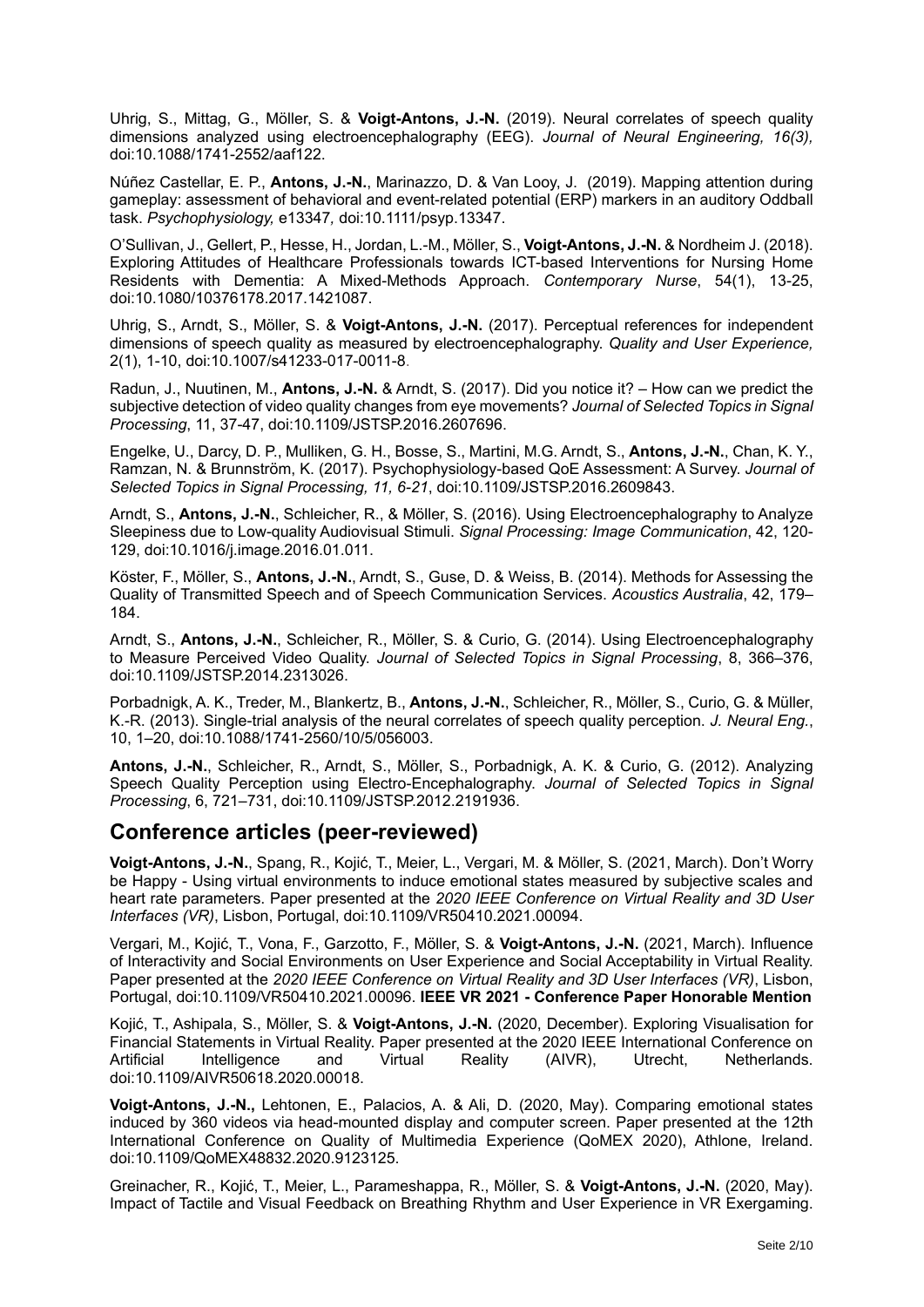Paper presented at the 12th International Conference on Quality of Multimedia Experience (QoMEX 2020), Athlone, Ireland. doi:10.1109/QoMEX48832.2020.9123141.

Krüger, C., Kojić, T., Meier, L., Möller, S. & **Voigt-Antons, J.-N.** (2020, May). Development and Validation of Pictographic Scales for Rapid Assessment of Affective States in Virtual Reality. Paper presented at the 12th International Conference on Quality of Multimedia Experience (QoMEX 2020), Athlone, Ireland. doi:10.1109/QoMEX48832.2020.9123100.

Kojić, T., Ali, D., Greinacher, R., Möller, S. & **Voigt-Antons, J.-N.** (2020, May). User Experience of Reading in Virtual Reality — Finding Values for Text Distance, Size and Contrast. Paper presented at the 12th International Conference on Quality of Multimedia Experience (QoMEX 2020), Athlone, Ireland doi:10.1109/QoMEX48832.2020.9123091.

Kojić, T., Nugyen, L. T. & **Voigt-Antons, J.-N.** (2019, December). Impact of Constant Visual Biofeedback on User Experience in Virtual Reality Exergames. Paper presented at the 1st International Workshop on Bridging the Gap between Semantics and Multimedia Processing (SeMP 2019) at the 21st IEEE International Symposium on Multimedia (ISM 2019), San Diego, USA. doi:10.1109/ISM46123.2019.00068.

Vashisth, G., Mikhailov, M., **Voigt-Antons, J.-N.** & Roller, R. (2019, August). Exploring Diachronic Changes of Biomedical Knowledge using Distributed Concept Representations. Paper presented at the 18th ACL Workshop on Biomedical Natural Language Processing (BioNLP 2019), Florence, Italy. doi:10.18653/v1/W19-5037.

Kojić, T., Schmidt, S., Möller, S. & **Voigt-Antons, J.-N.** (2019, June). Influence of Network Delay in Virtual Reality Multiplayer Exergames: Who is actually delayed?. Poster presented at the 11th International Conference on Quality of Multimedia Experience (QoMEX 2019), Berlin, Germany. doi:10.1109/QoMEX.2019.8743342.

Kojić, T., Sirotina, U., Möller, S. & **Voigt-Antons, J.-N.** (2019, June). Influence of UI Complexity and Positioning on User Experience During VR Exergames. Paper presented at the 11th International Conference on Quality of Multimedia Experience (QoMEX 2019), Berlin, Germany. doi:10.1109/QoMEX.2019.8743273.

Porcu, S., Uhrig, S., **Voigt-Antons, J.-N.,** Möller, S. & Atzori, L. (2019, June). Emotional Impact of Video Quality: Self-Assessment and Facial Expression Recognition. Paper presented at the 10th International Conference on Quality of Multimedia Experience (QoMEX 2019), Berlin, Germany. doi:10.1109/QoMEX.2019.8743186.

Arndt, S., Perkis, A. & **Voigt-Antons, J.-N.** (October, 2018). Using Virtual Reality and Head-Mounted Displays to Increase Performance in Rowing Workouts. Paper presented at the 1th International Workshop on Multimedia Content Analysis in Sports, Seoul, Korea, doi:10.1145/3265845.3265848.

Dimitrov, T., Kramps, O., Naroska, E., Bolten, T., Demmer, J., Ressel, C., Könen, S., Matthies, O., Habibi, A., Polzehl, T., **Voigt-Antons, J.-N.**, Matip, E.-M., Mertens, J. & Heutelbeck, D. (2018, June). "OurPuppet" – Entwicklung einer Mensch-Technik-Interaktion für die Unterstützung informell Pflegender. Paper presented at the 1th cluster conference "Future of Nursing Care", Oldenburg, Germany.

Kojić, T., **Voigt-Antons, J.-N.,** Schmidt, S., Tetzlaff, L., Kortowski, B., Sirotina, U. & Möller, S. (2018, May). Influence of Virtual Environments and Conversations on User Engagement During Multiplayer Exergames. Poster presented at the 10th International Conference on Quality of Multimedia Experience (QoMEX 2018), Sardinia, Italy. doi:10.1109/QoMEX.2018.8463370.

**Voigt-Antons, J.-N.,** Hoßfeld, T., Egger-Lampl, S., Schatz, R. & Möller, S. (2018, May). User Experience of Web Browsing - The Relationship of Usability and Quality of Experience. Poster presented at the 10th International Conference on Quality of Multimedia Experience (QoMEX 2018), Sardinia, Italy. doi:10.1109/QoMEX.2018.8463383.

Uhrig, S., Möller & **Voigt-Antons, J.-N.** (2018, May). Dissociating Perceptual Quality Dimensions of Transmitted Speech Using Electroencephalography. Poster presented at the 10th International Conference on Quality of Multimedia Experience (QoMEX 2018), Sardinia, Italy. doi:10.1109/QoMEX.2018.8463371.

Schmidt, S., Ehrenbrink, P., Weiß, B., **Voigt-Antons, J.-N.,** Kojić, T., Möller, S. & Johnston, A. (2018, May). Impact of Virtual Environments on Motivation and Engagement during Exergames. Paper presented at the 10th International Conference on Quality of Multimedia Experience (QoMEX 2018), Sardinia, Italy. doi:10.1109/QoMEX.2018.8463389.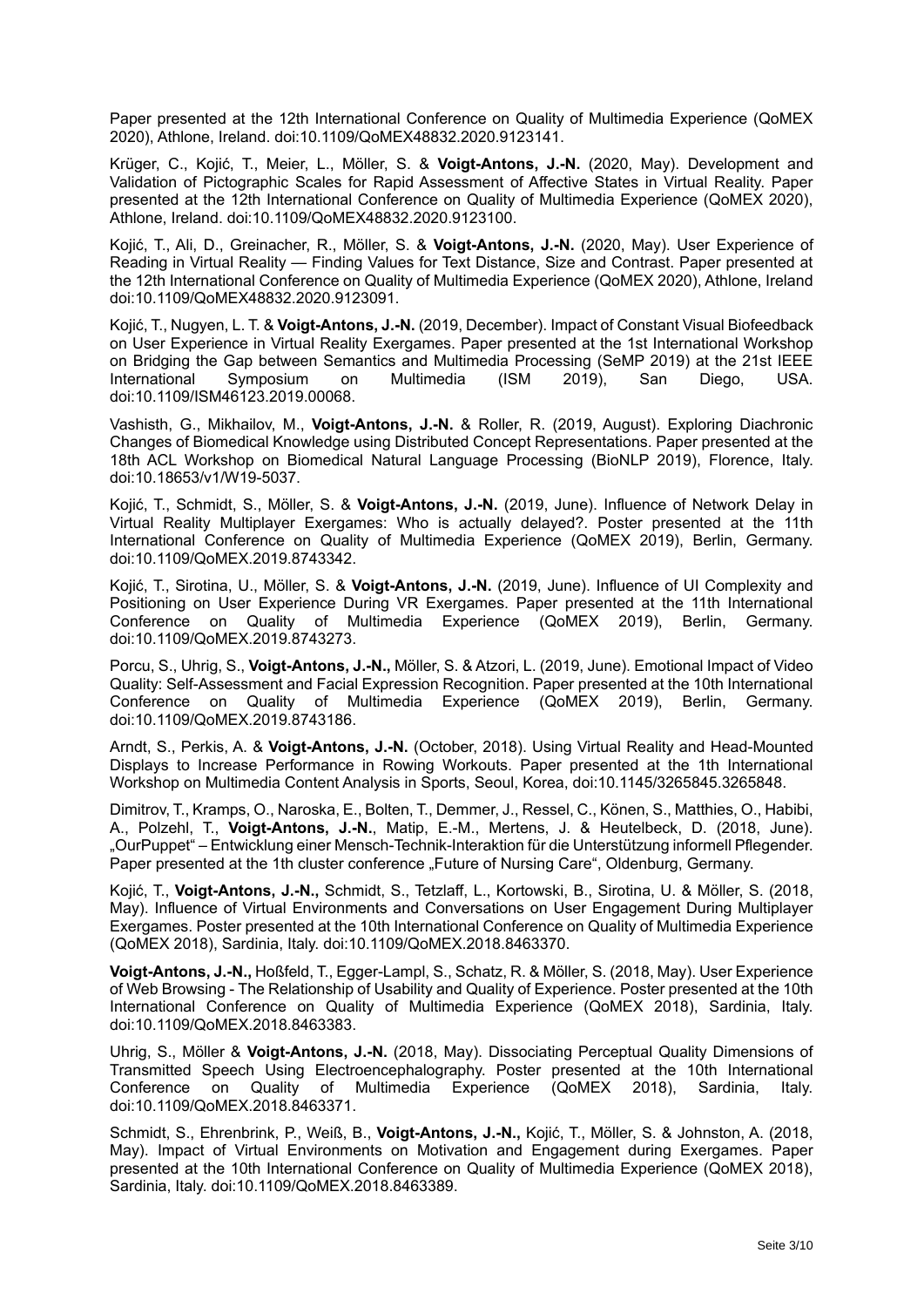Trahms, C., Möller, S. & **Voigt-Antons, J.-N.** (2018, May). Estimating Quality Ratings from Touch Interactions in Mobile Games. Paper presented at the 10th International Conference on Quality of Multimedia Experience (QoMEX 2018), Sardinia, Italy. doi:10.1109/QoMEX.2018.8463419.

Uhrig, S., Michael, T., Möller, S., Keller, P. & **Voigt-Antons, J.-N.** (2018, May). Effects of delay on perceived quality, behavior and oscillatory brain activity in dyadic telephone conversations. Paper presented at the 10th International Conference on Quality of Multimedia Experience (QoMEX 2018), Sardinia, Italy. doi:10.1109/QoMEX.2018.8463293.

Küster, L., Trahms, C. & **Voigt-Antons, J.-N.** (2018, May). Predicting personality traits from touchscreen based interactions. Paper presented at the 10th International Conference on Quality of Multimedia Experience (QoMEX 2018), Sardinia, Italy. doi:10.1109/QoMEX.2018.8463375.

Schiller, C., Jettkowski, K., **Voigt-Antons, J.-N.** & Dohle, C. (2017, December). BeST-App: Mobile Applikation eines Spiegeltherapie-Eigentrainings nach Schlaganfall. Poster presented at the 25. Jahrestagung der Deutschen Gesellschaft für Neurorehabilitation e. V. (DGNR). Deutschen Gesellschaft für Neurorehabilitation (DGNR), Berlin, Germany.

Yadav, M., Küster, L., Trahms, C. & **Voigt-Antons, J.-N.** (2017, October). Comparing standard assessment of cognitive and motor abilities with the performance measures of mobile-health apps. Poster presented at the 9th Scientific Meeting of the International Society for Research on Internet Interventions (ISRII 2017), Berlin, Germany.

Trahms, C., Möller, S. & **Voigt-Antons, J.-N.** (2017, July). Towards prediction of user experience from touch interactions with mobile applications. Poster presented at the International Conference on Human-Computer Interaction (HCII), Vancouver, Canada. doi:10.1007/978-3-319-58753-0\_72.

De Moor, K. Arndt, S., Ammar, D., **Voigt-Antons, J.-N.**, Perkis, A. & Heegaard, P. (2017, May). Exploring diverse measures for evaluating QoE in the context of WebRTC. Poster presented at the 9th International Conference on Quality of Multimedia Experience (QoMEX 2017), Erfurt, Germany. doi:10.1109/QoMEX.2017.7965665.

Arndt, S. & **Antons, J.-N.** (2016, August). Enhancing Video Streaming Using Real-Time Gaze Tracking. Paper presented at the 5th International Workshop on Perceptual Quality of Systems (PQS 2016), Berlin, Germany. doi:10.21437/PQS.2016-3.

Kraus, L., **Antons, J.-N.**, Kaiser, F. & Möller, S. (2016, August). User Experience in Authentication Research: A Survey. Paper presented at the 5th International Workshop on Perceptual Quality of Systems (PQS 2016), Berlin, Germany. doi:10.21437/PQS.2016-12.

Núñez Castellar, E. P., **Antons, J.-N.**, Marinazzo, D. & Van Looy, J. (2016, June). Measuring flow through attentional engagement during game play: validation of a novel technique. Paper presented at the International Communication Association Conference (ICA 2016), Fukuoka, Japan.

**Antons, J.-N.**, O'Sullivan, J., Arndt, S., Gellert, P., Nordheim, J., Möller, S. & Kuhlmey, A. (2016, April). PflegeTab: Enhancing Quality of Life Using a Psychosocial Internet-based Intervention for Residential Dementia Care. Poster presented at the 8th Scientific Meeting of the International Society for Research on Internet Interventions (ISRII 2016), Seattle, USA.

Arndt, S., Brunnström, K., Cheng, E., Engelke, U., Möller, S. & **Antons, J.-N.** (2016, February). Review on Using Physiology in Quality of Experience. Poster presented at the International Symposium on Human Vision and Electronic Imaging (HVEI 2016), San Francisco, USA. doi:10.2352/ISSN.2470- 1173.2016.16.HVEI-125.

**Antons, J.-N.**, Arndt, S., De Moor, K. & Zander, S. (2015, May). Impact of Perceived Quality and other Influencing Factors on Emotional Video Experience. Paper presented at the 7th Int. Workshop on Quality of Multimedia Experience (QoMEX 2015), Costa Navarino, Messinia, Greece. doi:10.1109/QoMEX.2015.7148124.

Beyer, J., Varbelow, R., **Antons, J.-N.** & Zander, S. (2015, May). A method for feedback delay measurement using a low-cost Arduino microcontroller. Paper presented at the 7th Int. Workshop on Quality of Multimedia Experience (QoMEX 2015), Costa Navarino, Messinia, Greece. doi:10.1109/QoMEX.2015.7148095.

Greiner, S., **Antons, J.-N.** & Wechsung, I. (2015, May). Emotional Responses to Thermally Augmented Audiovisual Stimuli. Paper presented at the 7th Int. Workshop on Quality of Multimedia Experience (QoMEX 2015), Costa Navarino, Messinia, Greece. doi:10.1109/QoMEX.2015.7148140.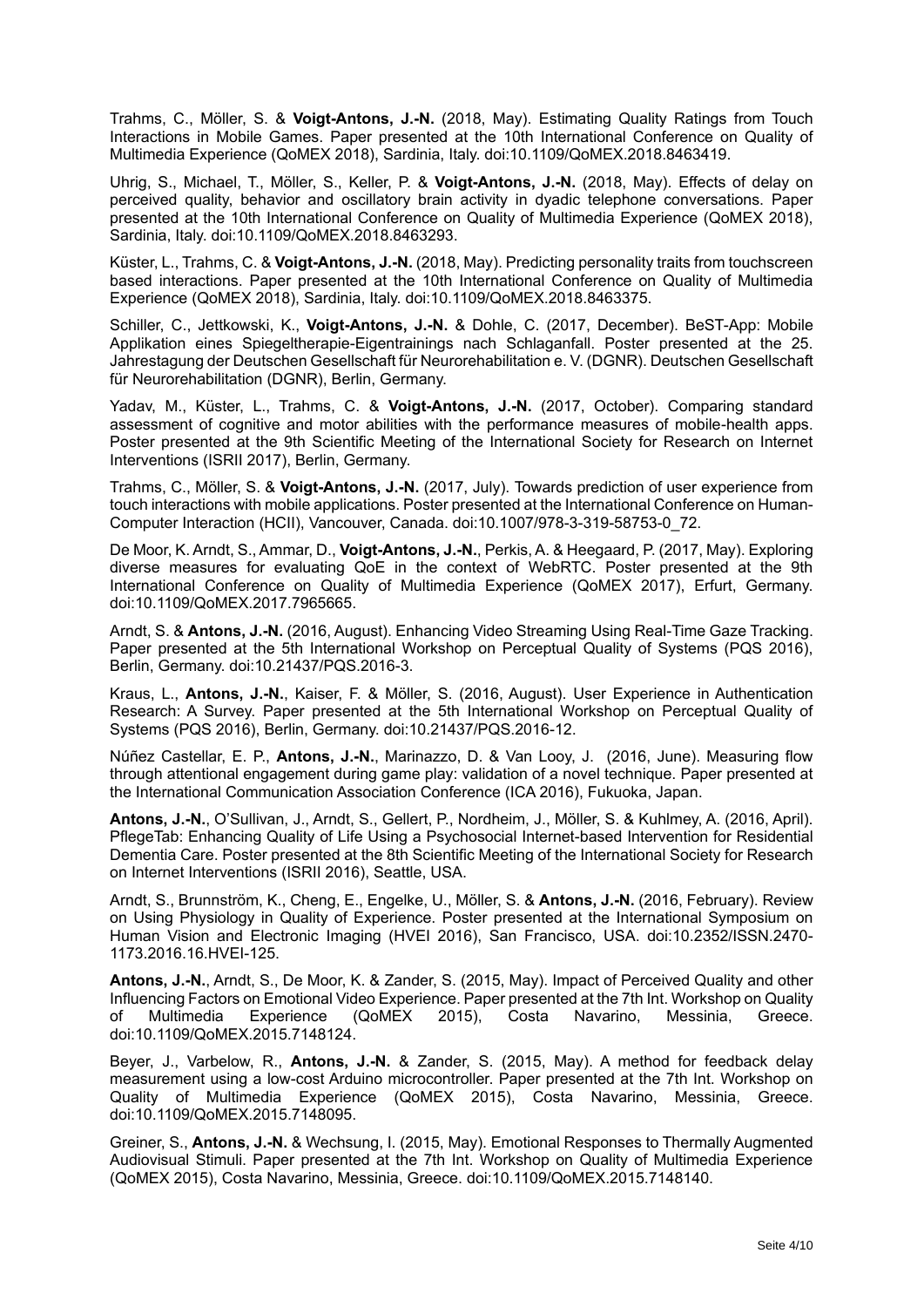Beyer, J., Varbelow, R., **Antons, J.-N.** & Möller, S. (2015, May). Using electroencephalography and subjective self-assessment to measure the influence of quality variations in cloud gaming. Paper presented at the 7th Int. Workshop on Quality of Multimedia Experience (QoMEX 2015), Costa Navarino, Messinia, Greece. doi:10.1109/QoMEX.2015.7148120.

Möller, S., **Antons, J.-N.**, Beyer, J., Egger, S., Núñez Castellar, E. P., Skorin-Kapov, L & Suznjevic, M. (2015, May). Towards a New ITU-T Recommendation for Subjective Methods Evaluating Gaming QoE. Paper presented at the 7th Int. Workshop on Quality of Multimedia Experience (QoMEX 2015), Costa Navarino, Messinia, Greece. doi:10.1109/QoMEX.2015.7148155.

Núñez Castellar, E. P., **Antons, J.-N.**, Vervaeke, J., de Ferrere, E. & Van Looy, J. (2015, May). Indirect assessment of subjective flow experience during game play: adaptation of an attentional behavioral paradigm. Paper presented at the International Communication Association Game Studies Preconference (ICA 2015), San Juan, Puerto Rico.

Hesse, B., Morkisch, N., **Antons, J.-N.** & Dohle, C. (2014, December). Evaluation von automatisierter Erfassung der Blickzuwendung während der Spiegeltherapie. Paper presented at the 5th Gemeinsamen Jahrestagung der Deutschen Gesellschaft für Neurorehabilitation (DGNR) und der Deutschen Gesellschaft für Neurotraumatologie und Klinische Neurorehabilitation (DGNKN). Deutsche Gesellschaft für Neurorehabilitation (DGNR), Singen, Germany.

Arndt, S., **Antons, J.-N.** & Möller, S. (2014, September). Is Low Quality Media Affecting the Level of Fatigue?. Poster presented at the 6th Int. Workshop on Quality of Multimedia Experience (QoMEX 2014), Singapore, Singapore. doi:10.1109/QoMEX.2014.6982286.

Arndt, S., Radun, J., **Antons, J.-N.** & Möller, S. (2014, September). Using Eye-Tracking and Correlates of Brain Activity to Predict Quality Scores. Poster presented at the 6th Int. Workshop on Quality of Multimedia Experience (QoMEX 2014), Singapore, Singapore. doi:10.1109/QoMEX.2014.6982332.

Arndt, S., Wenzel, M., **Antons, J.-N.**, Köster, F., Möller, S. & Curio, Gabriel (2014, September). A Next Step Towards Measuring Perceived Quality of Speech Through Physiology. Paper presented at the 15th Annual Conference of International Speech Communication Association (INTERSPEECH 2014), Singapore, Singapore.

Rehman Laghari, K., Gupta, R., Arndt, S., **Antons, J.-N.**, Möller, S. & Falk, T. H. (2014, May). Characterization of Human Emotions and Preferences for Text-to-Speech Systems Using Multimodal Neuroimaging Methods. Paper presented at the IEEE Canadian Conference on Electrical and Computer Engineering (CCECE 2014), Toronto, ON, Canada. doi:10.1109/CCECE.2014.6901142.

Laghari, K., Gupta, R., **Antons, J.-N.**, Schleicher, R., Möller, S. & Falk, T. H. (2013, December). Objective Characterization of Human Behavioural Characteristics for QoE Assessment: A Pilot Study on the Use of Electroencephalography Features. Paper presented at the Globecom 2013 Workshop - Quality of Experience for Multimedia Communications (QoEMC 2013), Atlanta, GA, USA. doi:10.1109/GLOCOMW.2013.6825151.

Arndt, S., **Antons, J.-N.**, Gupta, R., Laghari, K., Schleicher, R., Möller, S. & Falk, T. H. (2013, November). The Effects of Text-to-Speech System Quality on Emotional States and Frontal Alpha Band Power. Paper presented at the 6th International IEEE EMBS Conference on Neural Engineering, San Diego, CA, USA. doi:10.1109/NER.2013.6695978.

Arndt, S., Bürglen, J., **Antons, J.-N.**, Schleicher, R. & Möller, S. (2013, October). Einfluss der Audiomodalität auf die Wahrnehmung und Qualitätsbeurteilung (audio-)visueller Stimuli. Paper presented at the 10th Berliner Werkstatt Mensch-Maschine-Systeme, Berlin, Germany.

**Antons, J.-N.**, Arndt, S. & Schleicher, R. (2013, September). Effect of Questionnaire Order on Ratings of Perceived Quality and Experienced Affect. Paper presented at the 4th International Workshop on Perceptual Quality of Systems (PQS 2013), Vienna, Austria.

Arndt, S., Schleicher, R. & **Antons, J.-N.** (2013, September). Does Low Quality Audiovisual Content Increase Fatigue of Viewers?. Paper presented at the 4th International Workshop on Perceptual Quality of Systems (PQS 2013), Vienna, Austria.

Schleicher, R., Arndt, S. & **Antons, J.-N.** (2013, August). Changes in blinking behavior while watching videos with reduced quality. Paper presented at the 17th European Conference on Eye Movements (ECEM 2013), Lund, Sweden.

Arndt, S., **Antons, J.-N.**, Gupta, R., Laghari, K., Schleicher, R., Möller, S. & Falk, T. H. (2013, July). Subjective quality ratings and physiological correlates of synthesized speech. Poster presented at the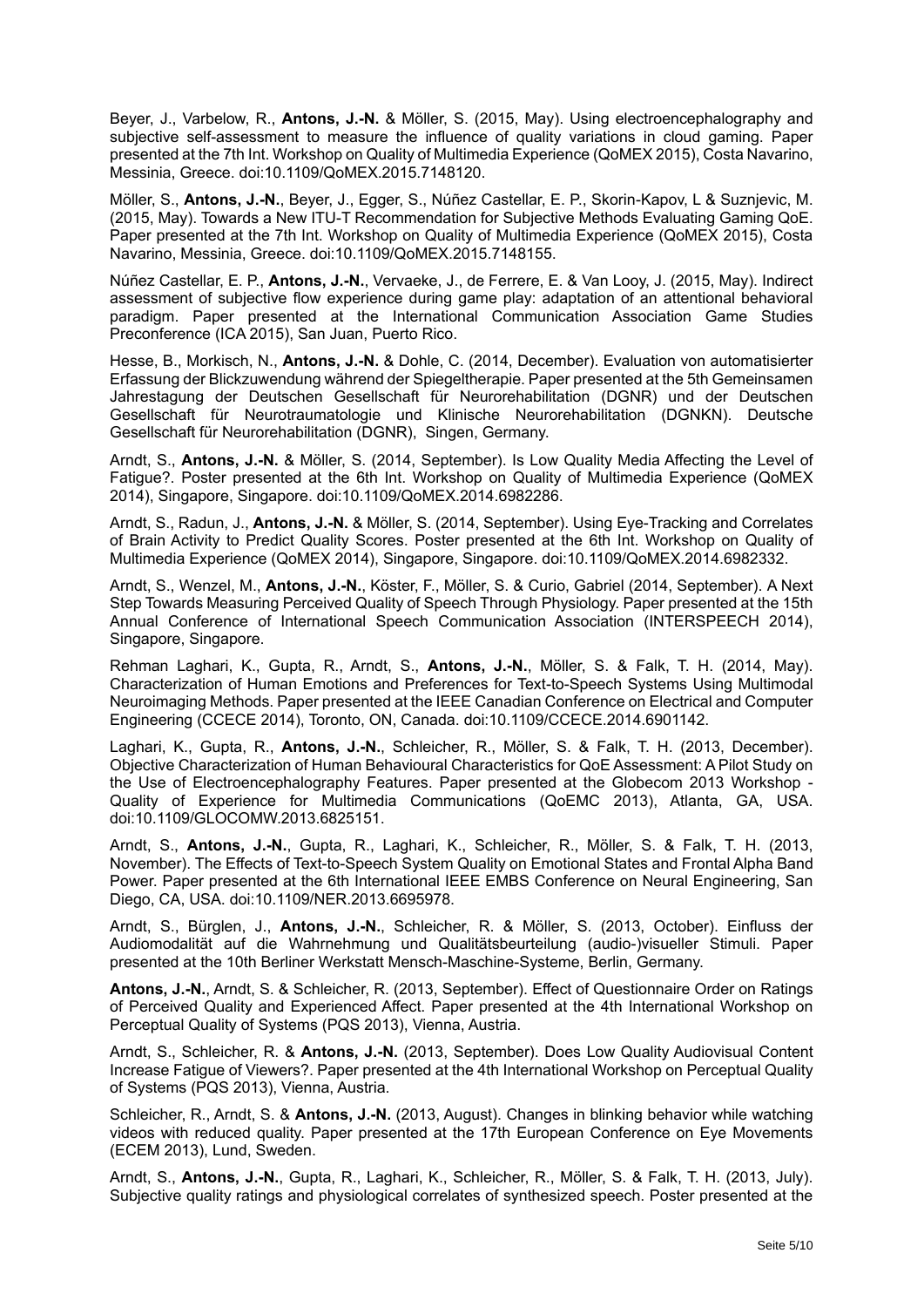5th Int. Workshop on Quality of Multimedia Experience (QoMEX 2013), Klagenfurt, Austria. doi:10.1109/QoMEX.2013.6603229.

**Antons, J.-N.**, Köster, F., Arndt, S., Möller, S. & Schleicher, R. (2013, July). Changes of vigilance caused by varying bit rate conditions. Poster presented at the 5th Int. Workshop on Quality of Multimedia Experience (QoMEX 2013), Klagenfurt, Austria. doi:10.1109/QoMEX.2013.6603228.

Laghari, K., Gupta, R., Arndt, S., **Antons, J.-N.**, Möller, S. & Falk, T. H. (2013, June). Auditory BCIs for Visually Impaired Users: Should Developers Worry About the Quality of Text-to-Speech Readers?. Paper presented at the 5th International BCI Meeting, Pacific Grove, CA, USA.

Laghari, K., Gupta, R., Arndt, S., **Antons, J.-N.**, Schleicher, R., Möller, S. & Falk, T. H. (2013, May). Neurophysiological Experimental Facility for Quality of Experience (QoE) Assessment. Paper presented at the 1st IFIP/IEEE international workshop on quality of experience ( QoE) centric management (QCMan 2013), Ghent, Belgium.

**Antons, J.-N.**, Laghari, K., Arndt, S., Schleicher, R., Möller, S., O'Shaughnessy, D. & Falk, T. H. (2013, May). Cognitive, Affective, and Experience Correlates of Speech Quality Perception in Complex Listening Conditions. Poster presented at the IEEE International Conference on Acoustics, Speech and Signal Processing (ICASSP 2013), Vancouver, BC, Canada. doi:10.1109/ICASSP.2013.6638343.

**Antons, J.-N.**, Arndt, S., Seebode, J., Schleicher, R. & Möller, S. (2013, April). Did You Notice? Neuronal Processing of Multimodal Mobile Phone Feedback. Poster presented at the annual conference on Computer-Human Interaction (CHI 2013), Paris, France. doi:10.1145/2468356.2468414.

Matthies, D. J.C., **Antons, J.-N.**, Heidmann, F., Wettach, R. & Schleicher, R. (2012, October). NeuroPad: Use Cases For A Mobile Physiological Interface. Poster presented at the 7th Nordic Conference on Human-Computer Interaction (NordiCHI 2012), Copenhagen, Denmark. doi:10.1145/2399016.2399152.

Möller, S., **Antons, J.-N.**, Arndt, S., Porbadnigk, A. K. & Schleicher, R. (2012, August). Zum Einsatz von Elektroenzephalographie bei der Messung der Wahrnehmug gestörter Sprache. Paper presented at the 23rd Konferenz Elektronische Sprachsignalverarbeitung (ESSV 2012), Cottbus, Germany.

Arndt, S., **Antons, J.-N.**, Schleicher, R., Möller, S. & Curio, G. (2012, July). Perception of Low-Quality Videos Analyzed by Means of Electroencephalography. Poster presented at the 4th Int. Workshop on Quality of Multimedia Experience (QoMEX 2012), Yarra Valley, Australia. doi:10.1109/QoMEX.2012.6263836.

**Antons, J.-N.**, Schleicher, R., Arndt, S., Möller, S. & Curio, G. (2012, July). Too Tired for Calling? A Physiological Measure of Fatigue Caused by Bandwidth Limitations. Poster presented at the 4th Int. Workshop on Quality of Multimedia Experience (QoMEX 2012), Yarra Valley, Australia. doi:10.1109/QoMEX.2012.6263840.

Arndt, S., **Antons, J.-N.**, Schleicher, R., Möller, S., Scholler, S. & Curio, G. (2012, April). Correlating Physiological with Behavioural Data in Quality Research. Paper presented at the Tagung experimentell arbeitender Psychologen (TEAP 2012), Mannheim, Germany.

Arndt, S., **Antons, J.-N.**, Schleicher, R., Möller, S., Scholler, S. & Curio, G. (2011, December). A Physiological Approach to Determine Video Quality. Paper presented at the IEEE International Symposium on Multimedia (ISM 2011), Dana Point, CA, USA. doi:10.1109/ISM.2011.91.

Porbadnigk, A. K., **Antons, J.-N.**, Treder, M. S., Blankertz, B., Schleicher, R., Möller, S. & Curio, G. (2011, May). Using ERPs to Assess the Processing of Words Under Broadcast Bit Rate Limitations. Poster presented at the Meeting of the Society of Applied Neurosciences (SAN 2011), Thessaloniki, Greece.

**Antons, J.-N.**, Porbadnigk, A. K., Schleicher, R., Blankertz, B., Möller, S. & Curio, G. (2010, November). Subjective Listening Tests and Neural Correlates of Speech Degradation in Case of Signal-correlated Noise. Paper presented at the 129th Audio Engineering Society Convention (129th AES Convention), San Francisco, CA, USA.

**Antons, J.-N.**, Porbadnigk, A. K., Schleicher, R., Blankertz, B., Möller, S. & Curio, Gabriel (2010, October). You think it's hi-fi – yet your brain might spot the difference: An EEG study on subconscious processing of noisy audio signals. Paper presented at the 10th Biannual Meeting of the German Society for Cognitive Science (KogWis 2010), Potsdam, Germany.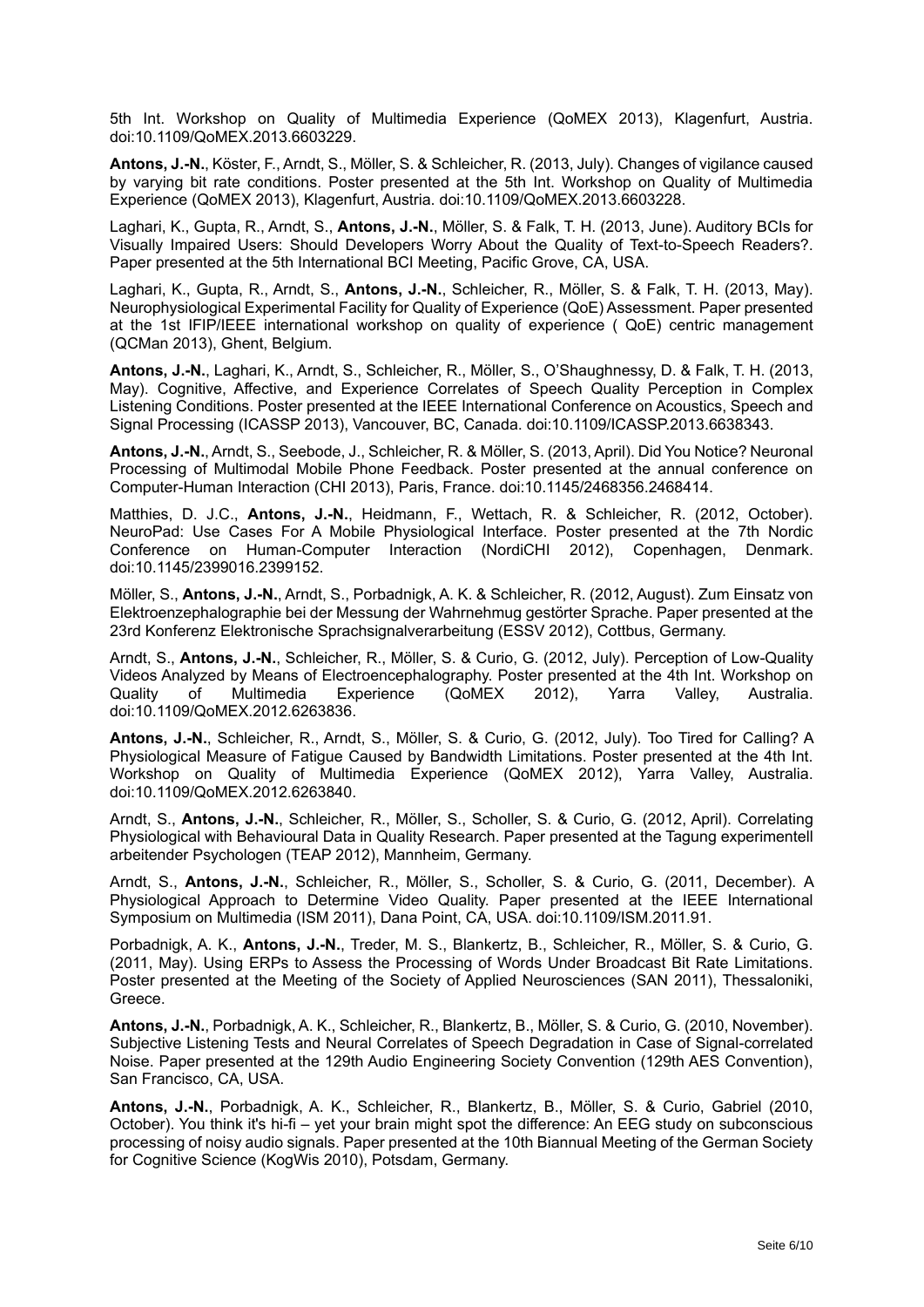Porbadnigk, A. K., **Antons, J.-N.**, Blankertz, B., Treder, M. S., Schleicher, R., Möller, S. & Curio, G. (2010, September). Assessing the (Sub-)Conscious Processing of Noise based on ERPs. Poster presented at the Bernstein Conference on Computational Neuroscience (BCCN 2010), Berlin, Germany.

**Antons, J.-N.**, Schleicher, R., Wolf, I., Porbadnigk, A. K., Blankertz, B., Möller, S. & Curio, G. (2010, September). Neural correlates of speech degradation – Subjective ratings and brain activation in case of signal-correlated noise. Paper presented at the 3rd International Workshop on Perceptual Quality of Systems (PQS 2010), Bautzen, Germany.

Porbadnigk, A. K., **Antons, J.-N.**, Blankertz, B., Treder, M. S., Schleicher, R., Möller, S. & Curio, G. (2010, January). Using ERPs for Assessing the (Sub)Conscious Perception of Noise. Paper presented at the 32nd Annual International Conference of the IEEE Engineering in Medicine and Biology Society (EMBC 2010), Buenos Aires, Argentina. doi:10.1109/IEMBS.2010.5626549.

## **Journal article (other)**

Haeger, C., Mümken, S.A., O'Sullivan, J.L., Spang, R.P., **Voigt-Antons, J.-N.**, Stockburger, M., Dräger, D. & Gellert, P. Mobility enhancement among older adults 75 + in rural areas: Study protocol of the MOBILE randomized controlled trial. BMC Geriatr 22, 65 (2022). [https://doi.org/10.1186/s12877-021-](https://doi.org/10.1186/s12877-021-02739-0) [02739-0](https://doi.org/10.1186/s12877-021-02739-0)

Kim, E., Laird, L., Wilson, C., Bieg, T., Mildner, P., Möller, S., Schatz, R., Schwarz, S., Spang, R., **Voigt-Antons, J.-N.**, & Rochon, E. (2021). Implementation and Effects of an Information Technology-Based Intervention to Support Speech and Language Therapy Among Stroke Patients with Aphasia: Protocol for a Virtual Randomized Controlled Trial, *JMIR Research Protoc*. 2021;10(7):e30621, doi:10.2196/30621.

Perkis, A., Timmerer, C., Baraković, S., Husić, J. B., Bech, S., Bosse, S., ... , **Voigt-Antons, J.-N., …**  (2020). QUALINET White Paper on Definitions of Immersive Media Experience (IMEx). arXiv preprint arXiv:2007.07032.

## **Conference article (other)**

Spang, R. P., Machačík, P., Pieper, K., Vergari, M. & **Voigt-Antons, J.-N.** (2022, June). Reconstruction and Physiological Basis of Samsung's Galaxy Watch Stress Score. Poster presented at the International Conference on Human-Computer Interaction. Virtual event.

Vergari, M., Kojić, T., Hillmann, S., Möller, S. & **Voigt-Antons, J.-N.** (2022, June). Towards Improvement of UX using Gamification for Public Artistic and Historical Artefacts in AR. Paper presented at the International Conference on Human-Computer Interaction. Virtual event.

Kojić, T., Vergari, M., Möller, S. & **Voigt-Antons, J.-N.** (2022, June). Using Eye Tracking for Assessing User Experience of Text Readability in Virtual Reality. Paper presented at the International Conference on Human-Computer Interaction. Virtual event.

Mümken, S., Spang, R. P., **Voigt-Antons, J.-N.**, Ackermann, C., Dräger, D. & Gellert, P. (2021, October). Nutzung GPS-basierter Bewegungsdaten im Längsschnitt zur Evaluation am Beispiel der MOBILE-Intervention zur Förderung außerhäuslicher Mobilität alter Menschen. Paper presented at 20. Deutschen Kongress für Versorgungsforschung (20. DKVF DIGITAL). Weimar, Germany, online.

Kojić, T., Vergari, M., Thangaraj, R., Braune, M. & **Voigt-Antons, J.-N.** (2021, July). Influence of Visualisation Design of Data Streams on User Experience in Virtual Reality. Paper presented at the International Conference on Human-Computer Interaction. Washington DC, USA.

**Voigt-Antons, J.-N.**, Devaikin, P. & Kojić, T. (2021, July). Automatic Recognition of Experienced Emotional State from Body Movement. Paper presented at the International Conference on Human-Computer Interaction. Washington DC, USA.

Burghart, M., O´Sullivan, J. L., Spang, R. & **Voigt-Antons, J.-N.** (2021, July). DemSelf, a Mobile App for Self-Administered Touch-Based Cognitive Screening: Participatory Design with Stakeholders. Paper presented at the International Conference on Human-Computer Interaction. Washington DC, USA.

Ganser, K., Kojić, T. & **Voigt-Antons, J.-N.** (2021, July). User Experience of Connected Services in Cars. Paper presented at the International Conference on Human-Computer Interaction. Washington DC, USA.

Lech, S., O'Sullivan, J. L., **Voigt-Antons, J.-N.**, Greinacher, R., Gellert, P., Kuhlmey, A. & Nordheim, J. (2021, February). Ambulante Versorgung von Menschen mit Demenz in Berlin und Umgebung -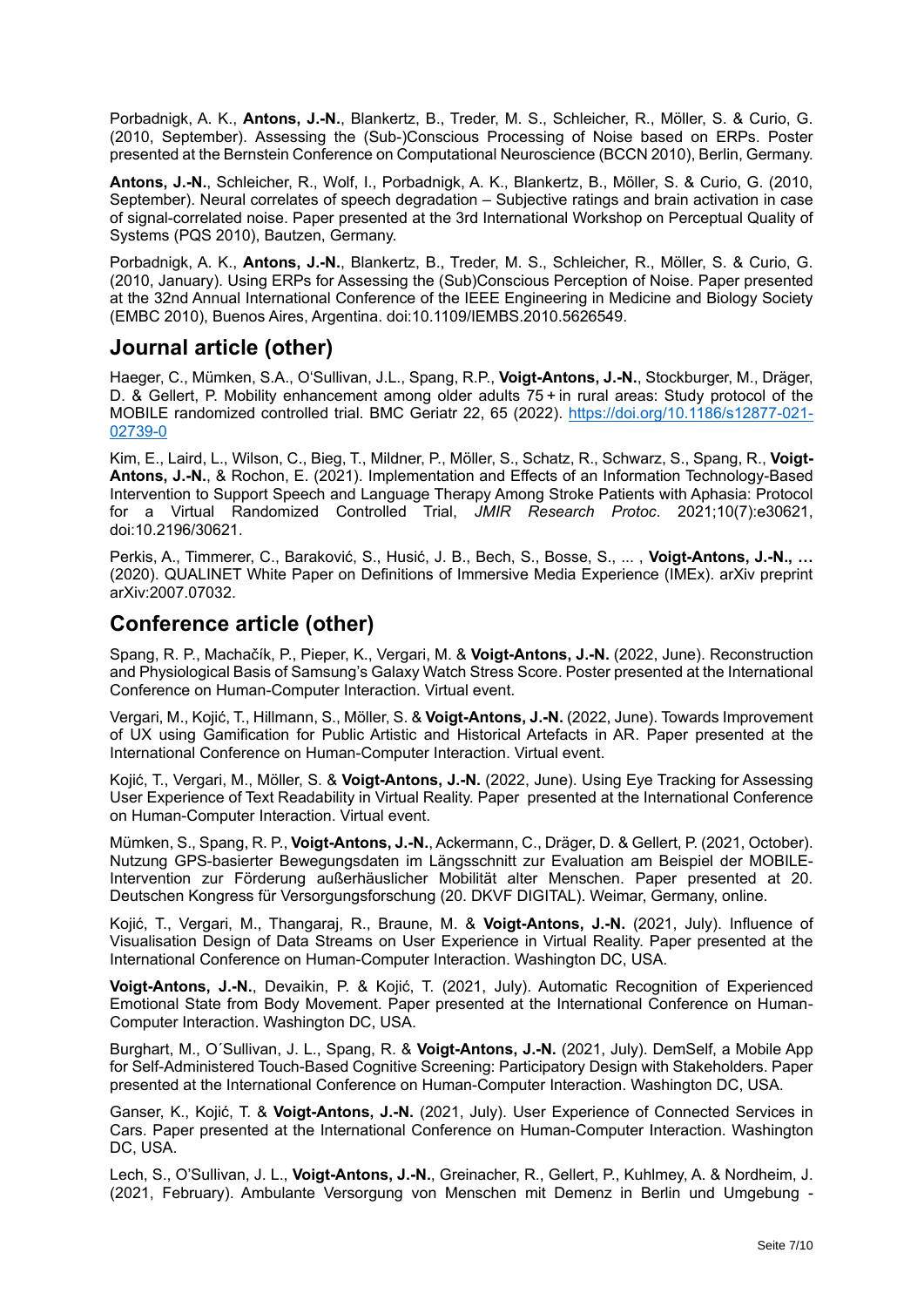Querschnittsdaten aus der DemTab-Studie. Abstract presented at the 2. Charité-Versorgungsforschungskongress. Berlin, Germany.

O'Sullivan, J. L., Lech, S., **Voigt-Antons, J.-N.,** Greinacher, R., Gellert, P., Kuhlmey, A. & Nordheim, J. (2020, November). DemTab – Tabletgestützte ambulante Versorgung von Menschen mit Demenz: Leitlinienbasierte Behandlungsplanung, individuelles Krankheitsmanagement und Vernetzung. Abstract presented at the Online-Symposium des Fachausschuss "Alter und Technik" der Deutschen Gesellschaft für Gerontologie und Geriatrie (DGGG) "COVID-19 als <Brennglas>: Was wir aus der Krise zum Thema Altern und Digitalisierung lernen können", virtual event.

Schatz, R., Kim, E. S., Bieber, A.-M., Bieg, T., Greinacher, R., Laird, L., Mildner, P., Neureiter, K., Rochon, E., Möller, S. & **Voigt-Antons, J.-N.** (2020, November). 12170: User-Centered Design of a Multimodal Training App for People with Aphasia. Proposal accepted at the Annual Convention of the American Speech-Language-Hearing Association, San Diego, CA (Convention canceled).

Schmitt, E. & **Voigt-Antons, J.-N.** (2020, July). Predicting tap locations on touch screens in the field using accelerometer and gyroscope sensor readings. Paper presented at the International Conference on Human-Computer Interaction (pp. 1-10). Springer, Cham.

Greinacher, R. & **Voigt-Antons, J.-N.** (2020, July). Accuracy Assessment of ARKit 2Based Gaze Estimation. Paper presented at the International Conference on Human-Computer Interaction (pp. 1– 10). Springer, Cham.

O'Sullivan, J. L., Lech, S., Gellert, P., **Voigt-Antons, J.-N.,** Greinacher, R., Möller, S. Kuhlmey, A. & Nordheim, J. (2020, February). DemTab – Tablet-basierte ambulante Versorgung von Menschen mit Demenz: eine cluster-randomisierte kontrollierte Studie. Paper presented at the IfG Jahrestagung "Wohnen und Gesundheit im Alter", Vechta, Germany.

O'Sullivan, J., Nordheim, J., Lech, S., **Voigt-Antons, J.-N.,** J., Gellert, P., & Kuhlmey, A. (2019, September). Informations- und Kommunikationstechnologien in der Versorgung von Menschen mit Demenz. Vortrag auf der Fachtagung der Sektionen III und IV der Deutschen Gesellschaft für Gerontologie und Geriatrie, Berlin, DE.

Lech, S., Supplieth J., O'Sullivan, J. L., **Voigt-Antons, J.-N.**, J., Gellert, P., Kuhlmey, A. & Nordheim, J. (2019, Mai). Tablet-based Outpatient Care of People with Dementia: A Qualitative Feasibility Study. Poster presented at the International Association of Gerontology and Geriatrics European Region Congress, Gothenburg, SWE.

Lech, S., O'Sullivan-Solte, J., **Voigt-Antons, J.-N.,** Gellert, P. & Nordheim, J. (2018, October). Tabletbased outpatient care for people with dementia: Guideline-based treatment planning, personalized disease management and network-based care. Poster presented at the 14th International Congress of the European Geriatric Medicine Society (EuGMS), Berlin, Germany.

Lech, S., Nordheim, J., Gellert, P., O'Sullivan-Solte, J. & **Voigt-Antons, J.-N.** (2018, September). Tabletgestützte ambulante Versorgung von Menschen mit Demenz. Paper presented at the Kongress der Deutschen Gesellschaft für Gerontologie und Geriatrie, Köln, Germany.

Nordheim, J., O'Sullivan, J., Gellert, P., Arndt, S., Kuhlmey, A. & **Antons, J.-N.** (2017, July). Tabletbased intervention for Nursing Home Residents with Dementia: A cluster RCT. Paper presented at the 21th World Congress of Gerontology and Geriatrics. International Association of Gerontological Societies (IAGG 2017), San Francisco, USA.

O'Sullivan, J., Nordheim, J., Jordan, L., Hesse, B., Möller, S. & **Antons, J.-N.** (2017, July). [Information](http://www.qu.tu-berlin.de/menue/team/senior_researchers/antons_jan_niklas/?tx_sibibtex_pi1%5Bcontentelement%5D=tt_content%3A234339&tx_sibibtex_pi1%5BshowUid%5D=1292923&cHash=51e3c754fea55a5471b0e073b1be3aec)  [and Communications Technology in Dementia Care: Acceptance among Professional Caregivers.](http://www.qu.tu-berlin.de/menue/team/senior_researchers/antons_jan_niklas/?tx_sibibtex_pi1%5Bcontentelement%5D=tt_content%3A234339&tx_sibibtex_pi1%5BshowUid%5D=1292923&cHash=51e3c754fea55a5471b0e073b1be3aec) Paper presented at the 21th World Congress of Gerontology and Geriatrics. International Association of Gerontological Societies (IAGG 2017), San Francisco, USA.

O'Sullivan, J., **Antons, J.-N.**, Jordan, L.-M., Nordheim, J., Möller, S. & Kuhlmey, A. (2016, November). Eine Tablet-gestützte psychosoziale Intervention zur Erhaltung der Lebensqualität von Pflegeheimbewohnern mit Demenz. Erste Ergebnisse des Forschungsprojekts PflegeTab als Poster. Poster presented at the Deutsche Gesellschaft für Psychiatrie und Psychotherapie, Psychosomatik und Nervenheilkunde Kongress 2016 (DGPPN 2016), Berlin, Germany.

O'Sullivan, J., Jordan, L.-M., **Antons, J.-N.**, Gellert, P. & Nordheim, J. (2016, September). Akzeptanz neuer Technologien im Arbeitsalltag von Pflegeheimmitarbeitern. Poster presented at the Gesundheit – bio.psycho.sozial 2.0 – Jahrestagung der Deutschen Gesellschaft für Medizinische Soziologie (DGMS) und der Deutschen Gesellschaft für Medizinische Psychologie (DGMP), Berlin, Germany.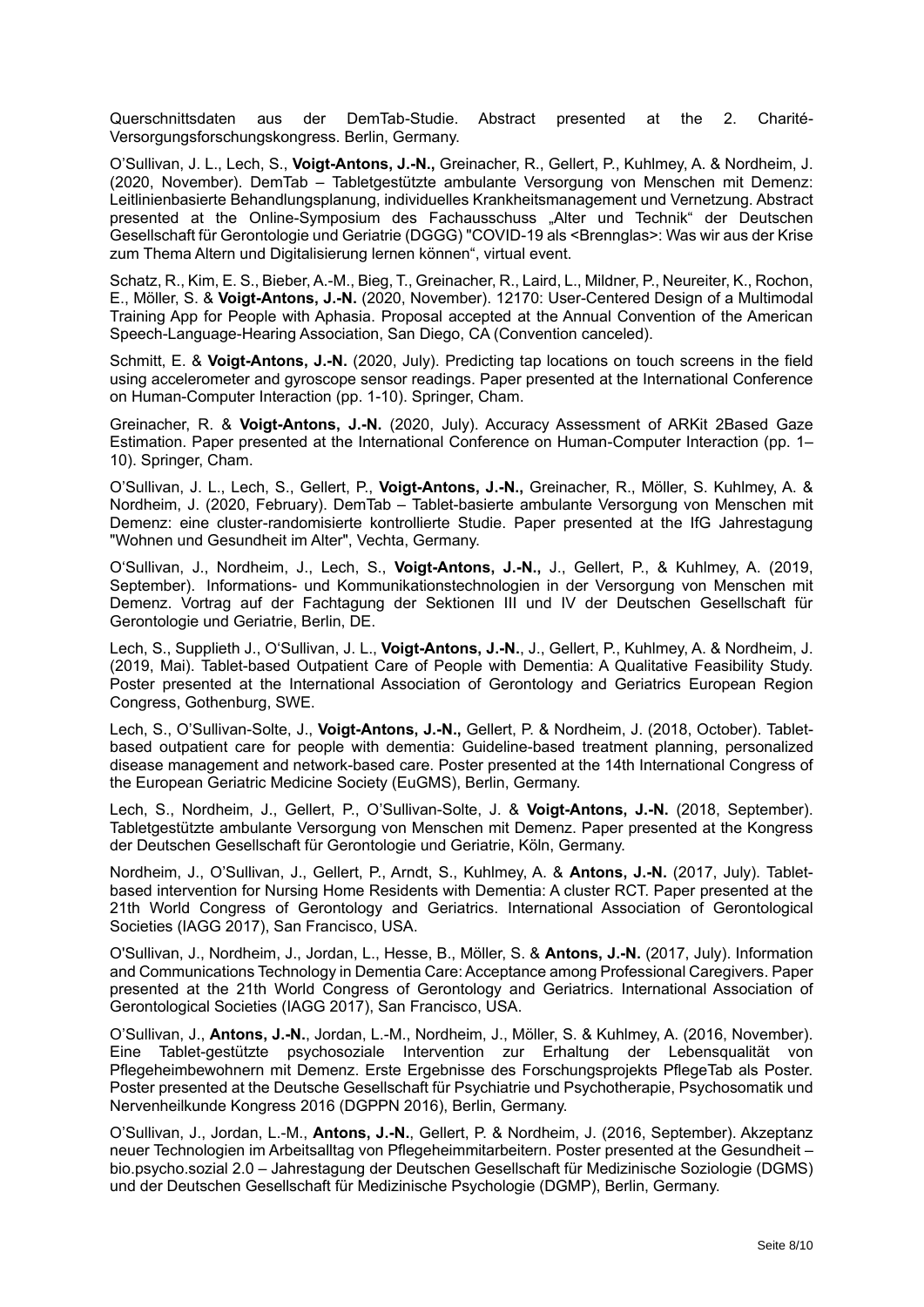Núñez Castellar, E. P., **Antons, J.-N.**, Marinazzo, D. & Van Looy, J. (2016, September). Functional connectivity of orienting and executive attentional networks during flow: Granger Causality analysis of EEG recordings. Paper presented at the 18th World Congress of the International Organization of Psychophysiology (IOP 2016), Habana, Cuba.

Möller, S. & **Antons, J.-N.** (2015, November). Motivating New Interaction Experiences Involving Implicit Interaction, Body Sensors, Adaptive, and Persuasive Interfaces. Paper presented at the Future and Emerging Trends in Language Technology (FETLT 2015), Seville, Spain.

Núñez Castellar, E. P., **Antons, J.-N.** & Van Looy, J. (2015, June). Investigating the Neural Correlates of the Subjective Flow Experience During Game Play: an EEG Study. Poster presented at the annual congress of the Organization for Human Brain Mapping (OHBM 2015), Honolulu, USA.

Arndt, S., Möller, S. & **Antons, J.-N.** (2015, March). Challenging ITU-T P.835: Searching for the optimal order of scales for assessing the quality of complex speech signals. Paper presented at the 41st annual congress of the Deutsche Gesellschaft für Akustik (DAGA 2015), Nürnberg, Germany.

**Antons, J.-N.**, Laghari, K., Schleicher, R, Arndt, S., Falk, T. & Möller, S. (2013, March). Neural correlates of Affective States and Speech Perception: Towards Quality-of- Experience Measurement of Reverberant Speech. Poster presented at the 39st annual congress of the Deutsche Gesellschaft für Akustik (DAGA 2013), Merano, Italy.

## **Contributions to standardization**

Kojić, T., **Voigt-Antons, J.-N.**, & Möller, S. (2021, October). ITU-T P.IntVR: "Subjective Test Method for Interactive Virtual Reality Applications". Contribution presented to the ITU-T SG12 as COM 12 – C 602 – E, Geneva, Switzerland.

Kojić, T., **Voigt-Antons, J.-N.**, & Möller, S. (2021, October). Update of Human IF for ITU-T Rec G.1035. Contribution presented to the ITU-T SG12 as COM 12 – C 605 – E, Geneva, Switzerland.

Kojić, T., **Voigt-Antons, J.-N.**, & Möller, S. (2021, May). Proposal for new Work Item P.IntVR: Subjective Test Method for Interactive Virtual Reality Applications. Contribution presented to the ITU-T SG12 as COM 12 – C 548 – E, Geneva, Switzerland.

Kojić, T., **Voigt-Antons, J.-N.**, & Möller, S. (2021, May). Contribution to ITU-T Rec G.1035: Contribution for Human Influencing Factors - Static and Dynamic Human Factors. Contribution presented to the ITU-T SG12 as COM 12 – C 562 – E, Geneva, Switzerland.

Voigt-Antons, J.-N. (2021, April). Contribution to DKE/AK STD 1000.8.5: VDE-Anwendungsregel "Digitale Qualifizierung im Gesundheitsbereich – Grundlagen". Contribution presented to the DKE Deutsche Kommission Elektrotechnik, Elektronik Informationstechnik in DIN und VDE, Frankfurt am Main, Germany.

**Antons, J.-N.**, Arndt, S. & Möller, S. (2016, January). Structure proposal for the work item on the use of physiological measures as an additional test method for speech quality assessment (P.PHYSIO). Contribution presented to the ITU-T SG12 as COM 12 – C 307 – E, Geneva, Switzerland.

Möller, S., **Antons, J.-N.** & Arndt, S. (2015, May). Proposal to Work on a Recommendation on the Use of Physiological Measures as an Additional Test Method for Speech Quality Assessment. Contribution presented to the ITU-T SG12 as COM 12 - C 272 - E, Geneva, Switzerland.

Möller, S., **Antons, J.-N.**, Beyer, J., Egger, S., Núñez Castellar, E. P., Skorin-Kapov, L. & Suznjevic, M. (2015, May). Comments on Draft P.GAME. Contribution presented to the ITU-T SG12 as COM 12 - C 270 - E, Geneva, Switzerland.

**Antons, J.-N.**, Arndt, S. & Möller, S. (2014, December). Effect of Presenting Multiple vs. Single Rating Scales After Stimulus Presentation on Subjective Quality Ratings. Contribution presented to the ITU-T SG12 as COM 12 – C 201 – E, Geneva, Switzerland.

**Antons, J.-N.** & Möller, S. (2013, December). Effects of Rating Scale Order on Subjective Quality Ratings of the Speech Signal Alone, the Background Noise Alone, and Overall Quality. Contribution presented to the ITU-T SG12 as COM 12 – C 113 – E, Geneva, Switzerland.

**Antons, J.-N.** & Möller, S. (2013, December). Using Physiological Data for Assessing Variations of the Cognitive State Evoked by Quality Profiles. Contribution presented to the ITU-T SG12 as COM 12 – C 112 – E, Geneva, Switzerland.